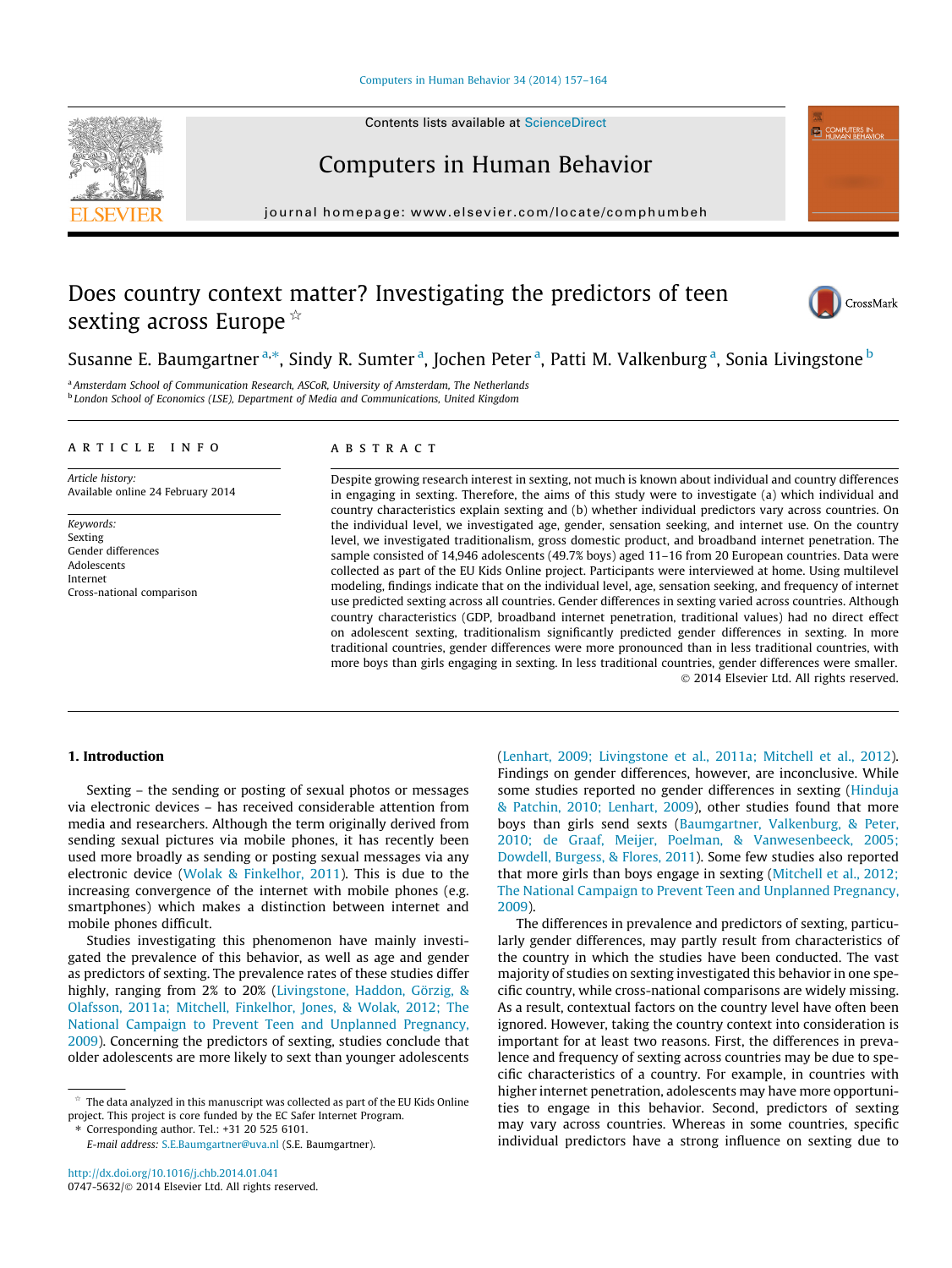characteristics that these countries share, the same factors may have no or only a weak influence in other countries where the particular characteristics are absent. Investigating contextual factors next to individual factors across different countries may thus provide a more comprehensive picture of youth sexting.

The present study employs data from the EU Kids Online II project, including 14,946 11- to 16-year-old adolescents from 20 European countries. This dataset provides a unique opportunity to study sexting from a cross-national perspective. More specifically, the aim of this study is to investigate which factors on the individual and the contextual level explain why adolescents engage in sexting. On the individual level, we investigate age, gender, and sensation seeking. On the contextual level, we investigate traditional values. Frequency of internet use, gross domestic product and broadband internet penetration are included as control variables. Moreover, the study investigates whether individual predictors vary across countries and whether this can be explained by characteristics of the country.

#### 1.1. Individual level predictors of sexting

Although in many countries only a minority of adolescents engages in sexting [\(Lenhart, 2009; Livingstone & Görzig, 2012;](#page-7-0) [Livingstone et al., 2011a](#page-7-0)), it is important to identify these adolescents to be able to effectively prevent this behavior. Whether an adolescent engages in sexting is at least partly determined by specific individual characteristics. To date, age and gender are the most frequently studied predictors of sexting. Studies consistently report that older adolescents (aged 16 and 17) are more likely to engage in sexting than younger adolescents (aged 12–15). This is the case in the U.S. ([Lenhart, 2009; Mitchell et al., 2012; The National](#page-7-0) [Campaign to Prevent Teen and Unplanned Pregnancy, 2009](#page-7-0)) and in Europe [\(Livingstone et al., 2011a\)](#page-7-0). For example, [Lenhart \(2009\)](#page-7-0) showed that in a national representative sample, 8% of the 17-year olds but only 4% of the 12-year olds send sexts. The increase in sexting behaviors during this age period may be explained by the strong increase in sexual interest during this period ([DeLamater &](#page-7-0) [Friedrich, 2002](#page-7-0)) as well as with an increased use of the internet and mobile phones ([Lenhart, Madden, & Hitlin, 2005; Livingstone](#page-7-0) [et al., 2011a\)](#page-7-0). Mid- and late-adolescents (aged 14–17) are much more interested in sexuality than early adolescents (aged 12 and 13). In addition, older adolescents use the internet more and may be less supervised in their use by parents. They may thus have more opportunities to engage in sexting.

Gender differences in sexting are less conclusive. Although typically more boys than girls use the Internet to satisfy their sexual interests (e.g. by using sexually explicit internet material) ([Peter & Valkenburg, 2011\)](#page-7-0), the results on gender differences in sexting are mixed. In the US, [Mitchell et al. \(2012\)](#page-7-0) reported that more girls than boys send sexts [\(Mitchell et al., 2012\)](#page-7-0). Several other studies reported no gender differences ([Hinduja & Patchin,](#page-7-0) [2010; Lenhart, 2009](#page-7-0)). In a qualitative study, [Ringrose, Gille, Living](#page-7-0)[stone, and Harvey \(2012\)](#page-7-0) examined the meanings of sexting for boys and girls. They found that in the case of sexting as with many types of sexual behavior a strong double-standard prevailed. Boys frequently pressured girls into sending sexual pictures, but for girls sending these sexual messages was not approved of by other girls and boys. In contrast, it was perceived as normal for boys to produce and show off with these images of themselves [\(Ringrose](#page-7-0) [et al., 2012\)](#page-7-0).

In addition to age and gender, psychological characteristics of youth may determine their sexting behavior. One of the most consistent predictors of adolescents' online and offline sexual behavior is sensation seeking. Individuals with high levels of sensation seeking typically report higher numbers of sexual partners ([Bancroft](#page-7-0) [et al., 2004; Donohew et al., 2000](#page-7-0)), are more likely to engage in casual sex [\(Seto, Lalumiere, & Quinsey, 1995\)](#page-7-0), and to have unprotected sex ([Kalichman, Heckman, & Kelly, 1996\)](#page-7-0). Sensation seeking has also been related to online sexual behaviors, such as compulsive sexual online behaviors [\(Cooper, Delmonico, & Burg, 2000\)](#page-7-0), usage of online pornography [\(Peter & Valkenburg, 2006\)](#page-7-0), and engagement in online sexual risk behavior [\(Baumgartner, Sumter, Valkenburg, &](#page-7-0) [Peter, 2012](#page-7-0)). Adolescents with high levels of sensation seeking typically search for stimulations in their lives. They may be willing to send sexting messages because they value the excitement and are not easily scared by potential negative consequences.

#### 1.2. Bringing context in: country differences in sexting

Most studies on the predictors of adolescents' online behavior, and their sexting behavior in particular, solely considered individual characteristics. Although individual factors are important in explaining behavior, there is evidence that also broader contextual variables may influence adolescents' online behavior. In many theories of adolescent development, the social and cultural context in which children grow up has been considered an important determinant of their behavior ([Bronfenbrenner, 1979; Igra & Irwin,](#page-7-0) [1996\)](#page-7-0). However, empirical studies taking the broader context into consideration are largely missing ([Kotchick, Shaffer, & Forehand,](#page-7-0) [2001\)](#page-7-0). To investigate the influence of country characteristics for teen sexting, it is necessary to compare different countries with each other. Comparing sexting across countries provides the opportunity to not only compare prevalence rates across countries but also to explain these country differences with specific country characteristics. Taking country characteristics into consideration thus helps to explain why sexting is more likely to occur in specific countries and less likely to occur in others.

One of the most important country characteristics that may influence sexting behavior are the cultural values that are prevailing in a society. Cultural values shape the daily practices, attitudes, and behaviors of a society [\(Schwartz & Boehnke, 2004](#page-7-0)). Values are supported and fortified by institutions, such as schools, families, and media and thereby influence the attitudes and behaviors of individuals within a society ([DeLamater, 1981; Sprecher, Hatfield,](#page-7-0) [Cortese, Potapova, & Levitskaya, 1994\)](#page-7-0). In this study, we focus on one specific value, namely traditionalism. According to Schwartz' theory of basic human values, traditionalism is defined as ''respect, commitment and acceptance of the customs and ideas that traditional culture or religion provide'' [\(Schwartz, 1994](#page-7-0), p. 22).

Traditional countries are characterized by conservative worldviews, unequal gender roles and restrictive sexual attitudes ([Boehnke, 2011; Wood & Eagly, 2010\)](#page-7-0). Previous research has shown that risk taking is less prominent in traditional countries ([Arnett & Balle-Jensen, 1993; Kloep, Gueney, Cok, & Simsek,](#page-6-0) [2009\)](#page-6-0). This may be due to the restrictive upbringing of children in traditional cultures [\(Alwin & Felson, 2010](#page-6-0)). In particular, in terms of sexuality, traditional countries may strongly restrict adolescents' behavior ([Sharabany, Eshel, & Hakim, 2008; Widmer,](#page-7-0) [Treas, & Newcomb, 1998](#page-7-0)).

Despite the homogeneity of European countries in many aspects, differences in cultural values still persist across these countries [\(Widmer et al., 1998](#page-7-0)). In particular, the north-western European countries, such as Sweden, Denmark, and Norway, are characterized by more sexual permissive attitudes [\(Arnett &](#page-6-0) [Balle-Jensen, 1993; Weinberg, Lottes, & Shaver, 1995\)](#page-6-0) than southern European countries, such as Italy, and some Eastern European countries, such as Poland [\(Widmer et al., 1998\)](#page-7-0). These value differences are, for example, displayed in different sex education programs at schools ([Parker, Wellings, & Lazarus, 2009\)](#page-7-0). Adolescents in traditional countries may thus be less likely to engage in sexual behaviors. It may, therefore, be assumed that sexting is less prevalent in traditional countries.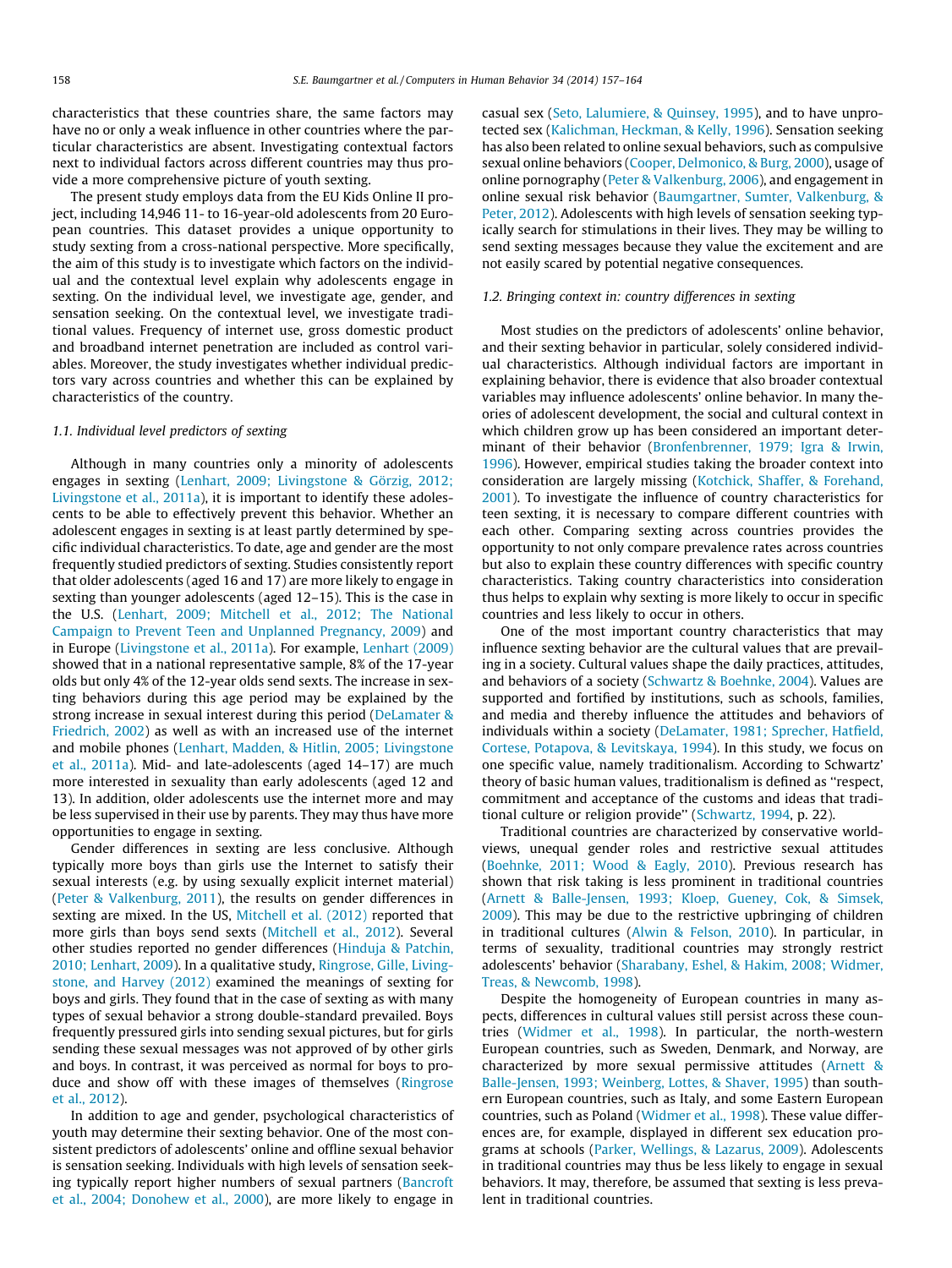#### 1.3. Interactions between individual level and country level characteristics

National research on the individual level predictors of sexting typically assumes, at least implicitly, that the effects of these individual factors are generalizable to other countries. Whether this is true, however, has rarely been tested. Country characteristics may not only have a direct effect on adolescents' sexting behavior but they may also moderate the effects of individual predictors on sexting. Due to specific characteristics of a country, some individual characteristics may have a stronger effect on sexting in one country than in another.

Traditional values are strongly related to specific gender roles ([Sprecher et al., 1994; Wood & Eagly, 2010](#page-7-0)). These values determine whether women are subjected to more or less social restrictions concerning the expression of their sexuality [\(DeLamater, 1981](#page-7-0)). As a result, countries can be characterized as sexually restrictive (traditional) or sexually permissive (non-traditional). Sexually permissive and restrictive countries have different views concerning genderappropriate sexual behavior. In sexually restrictive countries, traditional gender roles promote sexual passiveness for women, and dominance and agency for men [\(Kiefer & Sanchez, 2007; Marston](#page-7-0) [& King, 2006\)](#page-7-0). In these countries, the sexuality of women is subjected to more social restrictions compared to the sexuality of men ([Weinberg et al., 1995\)](#page-7-0). In contrast, in more sexual permissive countries, such as in the Scandinavian countries, it is normative for women to express their sexual wishes and desires ([Weinberg et al.,](#page-7-0) [1995](#page-7-0)). In these countries, female sexuality is characterized by more active sexual behaviors of women. Gender differences in sexuality in permissive societies are generally much less pronounced than in traditional, sexually-restrictive societies [\(Petersen & Hyde, 2010\)](#page-7-0).

It may, therefore, be expected that in less traditional societies, gender differences in sexting are less pronounced than in more traditional countries. This is in line with a recent meta-analysis ([Peter](#page-7-0)[sen & Hyde, 2010](#page-7-0)) that found smaller gender differences in sexual behaviors in countries with greater gender equity. In permissive societies, it is more appropriate for adolescent girls to express their sexuality and they may, therefore, be more willing to send sexual messages or pictures. In more traditional countries, this behavior may be perceived as inappropriate for adolescent girls. In these countries, more boys than girls may engage in sexting. Inconsistent gender differences found in previous studies on sexting may at least partly be explained by the traditionalism of a country.

Although the effects of cultural values may be most prominent for culturally determined individual characteristics, such as gender, it may also influence how sensation seeking and age are related to sexting. For example, [Arnett \(1992\)](#page-6-0) suggests that whether sensation seeking leads to risk behavior among adolescents depends on the social context of these adolescents. [Arnett \(1992\)](#page-6-0) argues that sensation seeking makes risk behaviors more likely but it is the broader context of the socialization environment including cultural values that determines whether adolescents have the possibility to express this behavior. According to [Arnett \(1992\),](#page-6-0) societies differ in the degree of restrictiveness they impose on individuals and the range of individual differences that are perceived as acceptable. In restrictive societies, sensation seeking may be expressed to a lesser degree because in these societies adolescents are restricted in their behavior and norms [\(Arnett, 1992; Arnett & Eisenberg, 2007\)](#page-6-0). It may thus be argued that in traditional countries, which are typically characterized by more restrictive upbringing of children, the influence of sensation seeking on adolescents' sexting behavior is weaker than in countries with a more liberal upbringing.

The same may hold for age differences. In traditional, sexual restrictive countries, teenage sexuality may be perceived as inappropriate. In less traditional countries, teenage sexuality is perceived as part of normal adolescent development and may therefore be less restricted ([Weinberg et al., 1995; Widmer et al.,](#page-7-0) [1998\)](#page-7-0). In these countries, adolescents may thus engage in sexual behaviors at younger ages. Therefore, in these countries age differences in sexting may be less pronounced.

#### 1.4. The present study

Because most previous studies have investigated sexting in one specific country, mainly in the US, it is not clear yet whether the predictors of sexting found in these studies are generalizable to other countries and contexts. The aim of the present study, therefore, was to investigate the predictors of adolescent sexting among 20 European countries. The study thereby examines individual as well as country characteristics that influence sexting.

Based on theoretical reasoning and previous findings we expect that individual characteristics such as age, gender, and sensation seeking have an influence on youth sexting. More specifically, we predict that older adolescents are more likely to engage in sexting. Moreover, we expect that adolescents with higher levels of sensation seeking are more likely to sext. The dominant view in the literature seems to be that individual characteristics are the driving force behind risk behavior. At the same time, we observe a variety in prevalence rates and strength of predictors which might partly reflect national diversity. This diversity calls for an approach in which the context of the study and its participants are taken into account. Thus, in addition to individual factors, we expect that traditionalism as a country characteristic predicts sexting behavior. We assume that sexting is less prevalent in more traditional countries. Finally, this study examines whether the effects of individual characteristics vary across countries. We assume that some of the inconclusive findings reported in previous studies may be explained by contextual factors. In particular, we expect that gender differences are greater in more traditional countries than in less traditional countries. Moreover, we expect that the influence of sensation seeking on sexting is less strong in traditional countries and that age differences in sexting are larger in traditional countries.

Because it has been shown in previous studies that the frequency of internet use has an influence on adolescents' online sexual risk behavior ([Baumgartner et al., 2012](#page-7-0)), we included this variable as a control variable on the individual level. Moreover, we included percentage of broadband internet penetration and gross domestic product as control variables on the country level because both indicators were related to youth encountering online risks in previous studies ([Lobe, Livingstone, Olafsson, & Vodeb, 2011](#page-7-0)).

To investigate individual and country characteristics across 20 countries we employed multilevel modeling. Multilevel modeling is the most appropriate method for analyzing data with a hierarchical structure (i.e. individuals nested within countries). Multilevel modeling is able to investigate the effect of country characteristics by simultaneously controlling for the effects of individual characteristics [\(Hox, 2010; Snijders & Bosker, 1999](#page-7-0)). Moreover, it allows us to examine cross-level interactions as postulated for the interaction between traditionalism and the individual predictors.

# 2. Method

#### 2.1. Sample and procedure

We conducted a secondary analysis of the data collected within the EU KIDS Online II project.<sup>1</sup> Within this project, 25,142 internet

 $1$  The EU Kids Online project is a research network including 25 European countries. The aim of the project is to chart the online experiences of European children. The project is core funded by the EC Safer Internet Program. More information about the project, the data, as well as further findings can be found here: [www.eukidsonline.net](http://www.eukidsonline.net).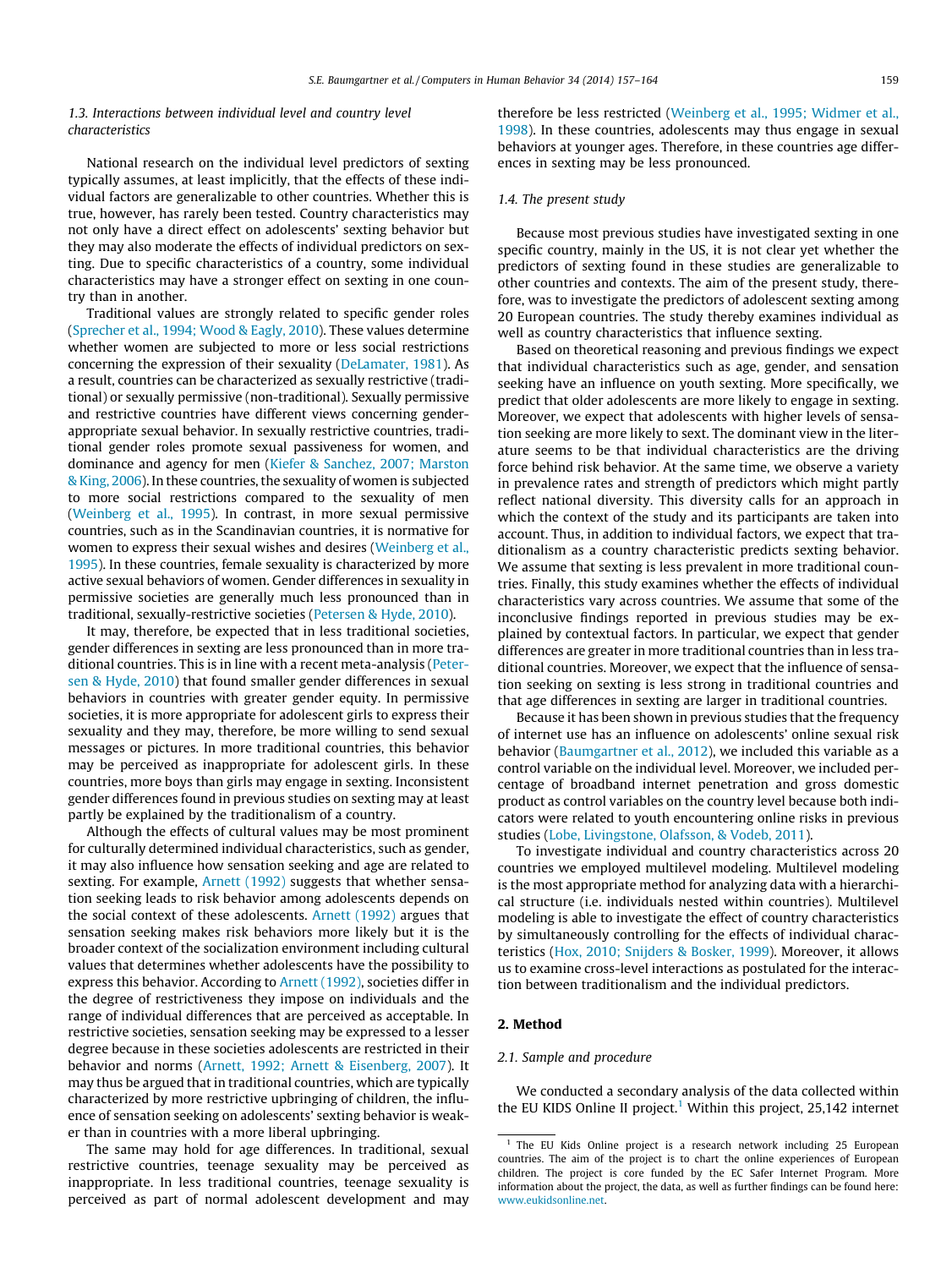<span id="page-3-0"></span>using children aged 9–16 from 25 European countries were interviewed about their online experiences [\(Hasebrink, Görzig, Haddon,](#page-7-0) [Kalmus, & Livingstone, 2011](#page-7-0)). By means of random stratified sampling, approximately 1000 children per country were interviewed in spring and summer 2010. The survey was administered at the home of the children. The interview consisted of a face-to-face interview as well as of a self-completion part for sensitive questions. Questions about sexual experiences, including sexting, were only administered to adolescents aged 11–16. This resulted in a sample of 18,709 adolescents aged 11–16. Of the 25 European countries, 20 countries were included in the present study because only for those 20 countries data for all contextual variables were available. The included countries were: Belgium, Bulgaria, Cyprus, Czech Republic, Denmark, Estonia, Finland, France, Germany, Greece, Hungary, Ireland, Netherlands, Norway, Poland, Portugal, Spain, Slovenia, Sweden, United Kingdom. The final sample consisted of 14,946 adolescents  $(49.7\%$  boys) with a mean age of 13.49 (SD = 1.39). A detailed description of the recruitment and sampling procedures can be found elsewhere [\(Livingstone, Haddon, Görzig, & Olafsson, 2011b](#page-7-0)). The project received ethical clearance from the London School of Economics' Research Ethics Committee. Informed consent from parents and children was obtained. Children and parents were informed that they could stop the interview at any moment and that they may choose not to answer questions for any reason (see for more information on ethical considerations: [Livingstone et al., 2011b\)](#page-7-0).

### 2.2. Measures

Table 1

#### 2.2.1. Individual characteristics

2.2.1.1. Sexting. Sexting was measured by asking participants whether they have sent or posted a sexual message (example: words, pictures or videos) of any kind on the internet in the past 12 months. Answer options were ''yes'', ''no'', ''don't know'', or ''prefer not to say'' (7.8%). The last two options were treated as missings in the analyses.

2.2.1.2. Sensation seeking. Sensation seeking was measured with the two-item short sensation seeking scale [\(Stephenson, Hoyle,](#page-7-0) [Palmgree, & Slater, 2003](#page-7-0)). The two items were ''I do dangerous things for fun'' and ''I do exciting things even if they are dangerous''. Response categories were 0 (not true), 1 (a bit true), and 2 (very true). Answers to these two questions were added, so that

the final variable could take values ranging from 0 to 4,  $M = 0.80$  $(SD = 1.07)$ .

2.2.1.3. Internet use. The frequency of internet use was measured with three questions. ''How often do you use the internet?'' Response categories were: 1 (every day or almost every day), 2 (once or twice a week), 3 (once or twice a month), 4 (less than once a month). Moreover, participants indicated how long they use the internet for ''on a normal school day'' and ''on a normal non-school day''. Response categories ranged from ''none at all'' to ''more than four hours'' in half hour intervals. Out of these three questions, internet use in minutes per day was calculated,  $M = 104.43$  $(SD = 64.84)$ .

#### 2.2.2. Country characteristics

2.2.2.1. Traditionalism. The indicator for traditionalism was taken from the [European Social Survey 5 \(2010\).](#page-7-0) The European Social Survey regularly investigates values in 26 European countries. Values in the European Social Survey were measured with a modified version of the Portrait Values Questionnaire [\(Schwartz et al., 2001\)](#page-7-0). Each item describes a person that holds specific values, and participants have to evaluate how similar they are to this person. Response categories ranged from 1 (very much like me) to 6 (not like me at all). Two items measured traditionalism. Items were reversed coded so that higher values indicate more traditionalism (ranging from 0 to 5). The mean score of these two items for each individual within a specific country was aggregated to receive a general indicator of traditionalism for each country. These means were weighted using a design and a population weight (for more information on these weights and their calculation see [European Social](#page-7-0) [Survey 5, 2010](#page-7-0)). Mean traditionalism ratings ranged from 2.83 for Norway to 3.98 for Cyprus (see Table 1). All following analyses are based on these weighted traditionalism scores. Because there is a discussion on whether the scores of the Portrait Values Questionnaire need to be corrected for individual differences in use of response scales, we also calculated these corrected values (see [European Social Survey 5, 2010](#page-7-0)). None of the reported findings differed if the corrected scores were used in the analyses. We, therefore, report findings based on the uncorrected values.

2.2.2.2. Gross-domestic product per capita (GDP). The GDP has been widely considered an indicator of a country's standard of living

|                 | Percentage sexting |              |              | Country characteristics |                        |                                                          |  |  |
|-----------------|--------------------|--------------|--------------|-------------------------|------------------------|----------------------------------------------------------|--|--|
|                 | Boys $(\%)$        | Girls $(\%)$ | Total $(\%)$ | Traditionalism mean     | GDP in 1000 $\epsilon$ | Broadband internet<br>(access lines per 100 inhabitants) |  |  |
| Belgium         | 5.3                | 3.6          | 4.4          | 3.41                    | 32.60                  | 30.00                                                    |  |  |
| <b>Bulgaria</b> | 0.5                | 1.3          | 0.9          | 3.64                    | 4.80                   | 13.90                                                    |  |  |
| Cyprus          | 5.2                | 0.6          | 3.8          | 3.98                    | 21.60                  | 23.20                                                    |  |  |
| Czech Republic  | 10.3               | 10.1         | 10.2         | 3.06                    | 14.20                  | 20.40                                                    |  |  |
| Denmark         | 0.3                | 1.7          | 1.1          | 2.91                    | 42.50                  | 31.30                                                    |  |  |
| Estonia         | 2.2                | 3.8          | 3.0          | 3.17                    | 10.70                  | 26.00                                                    |  |  |
| Finland         | 2.8                | 3.0          | 2.9          | 2.95                    | 33.60                  | 29.10                                                    |  |  |
| France          | 4.9                | 1.6          | 3.1          | 3.14                    | 29.80                  | 31.50                                                    |  |  |
| Germany         | 4.1                | 0.6          | 2.4          | 3.26                    | 30.30                  | 31.30                                                    |  |  |
| Greece          | 3.1                | 0.7          | 2.0          | 3.73                    | 20.10                  | 18.60                                                    |  |  |
| Hungary         | 1.7                | 0.3          | 1.0          | 3.50                    | 9.70                   | 19.70                                                    |  |  |
| Ireland         | 4.4                | 2.6          | 3.5          | 3.28                    | 34.90                  | 22.90                                                    |  |  |
| Netherlands     | 1.1                | 0.7          | 0.9          | 2.98                    | 35.40                  | 38.40                                                    |  |  |
| Norway          | 1.3                | 2.2          | 1.8          | 2.83                    | 64.50                  | 35.30                                                    |  |  |
| Poland          | 2.6                | 1.1          | 1.9          | 3.50                    | 9.30                   | 14.90                                                    |  |  |
| Portugal        | 3.4                | 2.6          | 3.0          | 3.30                    | 16.20                  | 19.60                                                    |  |  |
| Slovenia        | 4.1                | 1.1          | 2.6          | 3.74                    | 17.30                  | 23.60                                                    |  |  |
| Spain           | 1.8                | 0.8          | 1.3          | 3.52                    | 22.80                  | 22.50                                                    |  |  |
| Sweden          | 12.9               | 10.2         | 11.5         | 2.95                    | 37.00                  | 31.90                                                    |  |  |
| UK              | 4.0                | 3.0          | 3.5          | 3.20                    | 27.40                  | 30.60                                                    |  |  |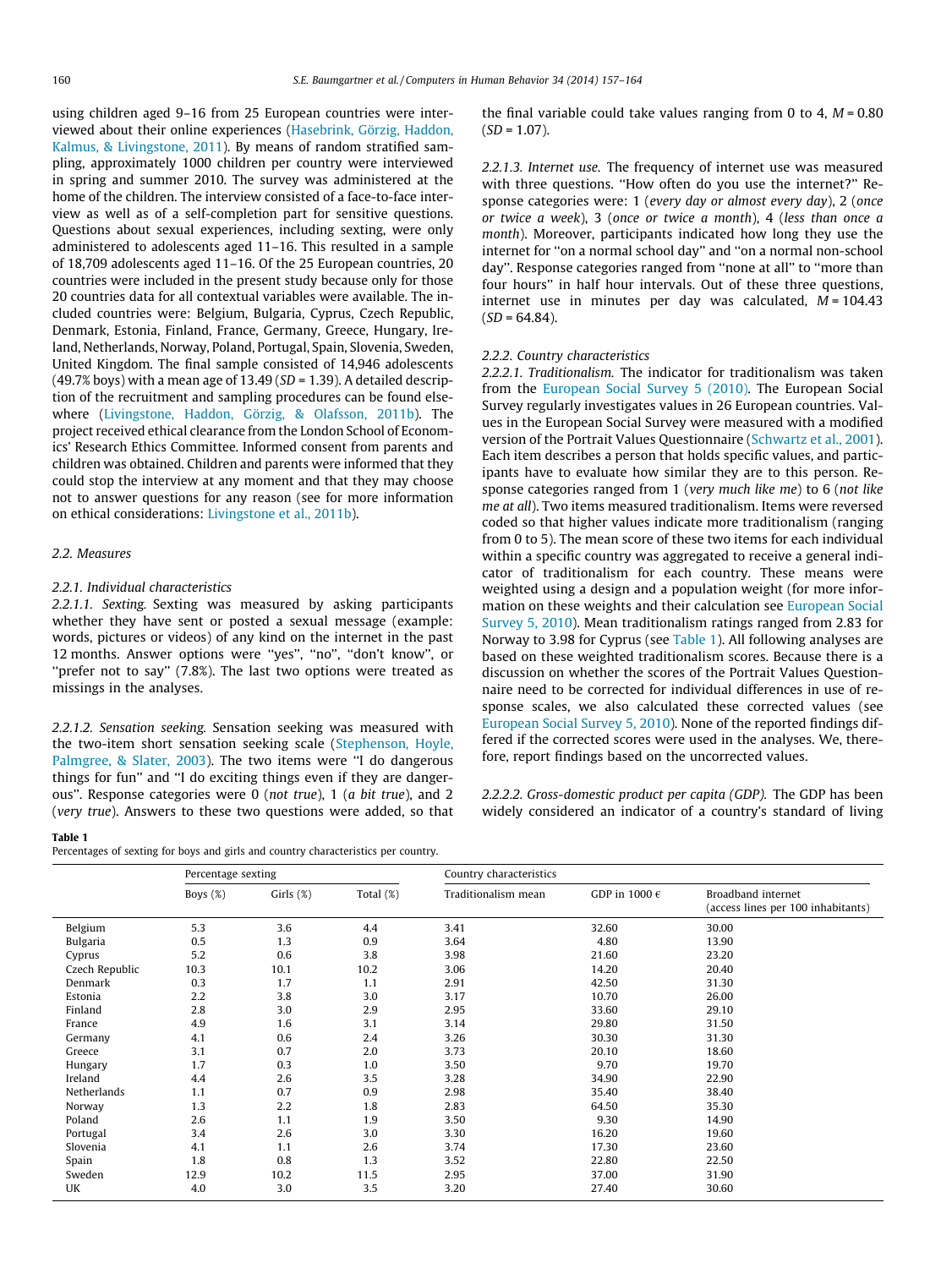([Lobe et al., 2011\)](#page-7-0). GDPs ranged from  $4800 \in$  for Bulgaria to 64,500  $\epsilon$  for Norway (see [Table 1\)](#page-3-0).

2.2.2.3. Broadband internet penetration. As an indicator for technological infrastructure, broadband internet penetration was used ([Lobe et al., 2011\)](#page-7-0). This was defined as the number of broadband access lines per 100 inhabitants. Broadband internet penetration ranged from 13.9% in Bulgaria to 38.4% in the Netherlands (see [Table 1](#page-3-0)).

## 2.3. Data analytical approach

For descriptive data analysis the EU Kids Online data was weighted using a weight that accounts for country-specific design as well as for country-specific non-response effects. The countryspecific design weight corrects for unequal probabilities of participant selection. The country-specific non-response weight adjusts for biases due to under- or over-representation of specific respondent types. The weight is adjusted according to key demographic variables such as age, gender, religion, and education (see [Livingstone et al., 2011b\)](#page-7-0).

To investigate which of the individual as well as country level variables influence sexting, we conducted multilevel analysis using the statistical program HLM 6 ([Raudenbush, Bryk, Cheong, Cong](#page-7-0)[don, & du Toit, 2004\)](#page-7-0). Multilevel analysis was used because it takes into account that individuals are clustered within countries and that there is variance within the countries as well as between the countries ([Hox, 2010\)](#page-7-0). Because of the hierarchical data structure, we have two data levels, the individual level (1st level) as well as the country level (2nd level).

Because the outcome variable 'sexting' was a binary variable, a multilevel logistic regression model was used based on a Bernoulli distribution. The parameters were estimated using the penalized quasi likelihood procedure with higher-order Laplace approximation. The Laplace procedure is meant to produce the most accurate estimates in cases of binary dependent variables ([Guo & Zhao,](#page-7-0) [2000; Hox, 2010](#page-7-0)). All continuous individual and country level variables, except for gender, were entered grand-mean centered in the analysis [\(Hox, 2010](#page-7-0)).

The multilevel models were analyzed using a stepwise procedure [\(Hox, 2010\)](#page-7-0). The first model that was analyzed is an ''empty'' model with no predictor variables included. This model is also called the intercept-only model. The intercept-only model estimates whether countries differ in the outcome variable 'sexting'. In the second model, fixed effects for all individual level predictors are added. An effect is fixed if it is expected that this effect does not differ across countries. Thus, the overall effects of these variables across all countries are estimated. The third model also includes the effects for the variables on the country level. This model allows us to estimate whether the country variables explain between country variance in sexting. In the fourth model, a random coefficient model is tested. In this model, it is examined whether any of the slopes of the individual level variables differ between countries. If a slope significantly varies between countries, it implies that the effect of this variable differs across countries. The fifth and final model includes the cross-level interactions. Interaction terms are added between all individual level variables that had a significant slope variation in the previous model and the country level variable traditionalism. This model examines whether country differences in traditionalism can explain the random slope variances of the individual level variables.

To investigate the model fit of the multilevel models, the deviance is calculated for each model. The smaller the deviance, the better the model fits the data. If the deviance of a model is significantly smaller than the deviance of the previous one, this indicates that model fit has improved [\(Hox, 2010; Raudenbush et al., 2004\)](#page-7-0).

# 3. Results

#### 3.1. Descriptives

[Table 1](#page-3-0) depicts the prevalence of sexting for adolescent boys and girls in the 20 European countries. In most countries, only 1– 5% of boys and 1–4% of girls engaged in sexting. Only in the Czech Republic and Sweden, the prevalence of sexting was much higher, both for boys (10.3% and 12.9%), and girls (10.1% and 10.2%). In most countries, more boys than girls engaged in sexting. This gender difference was most pronounced in Cyprus, Italy, and Germany. Only in Finland, Denmark, and Norway, more girls than boys engaged in sexting. In a few countries, gender differences were very small (e.g. in the Czech Republic, Estonia, and the Netherlands). As expected, older adolescents were more likely to engage in sexting. From the 11–13 year olds, only 1.5% engaged in sexting, whereas among 14–16 year olds, 4.6% engaged in sexting.

### 3.2. Multilevel modeling

All multilevel models are depicted in [Table 2](#page-5-0). The first model (M1) is the intercept-only model and includes no predictors. The model shows that the probability of engaging in sexting across all countries is 0.026. The significant country level intercept indicates that sexting varies across countries,  $p < .001$ . Ten percent of the variance in sexting was between countries.<sup>2</sup>

Model 2 (M2) includes the fixed effects of the first level predictors: age, gender, sensation seeking, and frequency of internet use. As expected, older adolescents were significantly more likely to engage in sexting than younger adolescents,  $p < .001$ . Adolescents with higher levels of sensation seeking and adolescents who use the internet more frequently were also significantly more likely to engage in sexting,  $p < .001$  and  $p < .001$ , respectively. Gender had no significant influence on sexting across all countries.

Model 3 (M3) additionally includes the effects for the country level predictors. This model thus investigates whether traditionalism, controlled for broadband internet penetration and GDP, has an influence on youth sexting beyond the effects of individual level characteristics. However, none of the country level predictors had a significant influence on sexting indicating that country characteristics had no direct effect on the prevalence of sexting in a country.

In the next model (M4), we assessed whether the slopes for age, gender, sensation seeking, and frequency of internet use had significant variance components. A significant variance component of a random slope of an individual level predictor indicates that the effect of this predictor varies across countries. Only the variance component for the random slope for gender was significant (variance component for gender = 0.30,  $df = 19$ ,  $\chi^2 = 45.40$ ,  $p = .001$ , all other variance components  $\leq 0.003$ , all p at least  $\geq 0.28$ ). This indicates that, as expected, gender differences in sexting varied across countries. The effects of age, sensation seeking, and frequency of internet use were the same in each country.

The final model (M5) was conducted to investigate whether the varying gender differences across countries could be explained by traditionalism. Thus, the cross-level interaction between gender and traditionalism was included in this model. The interaction between traditionalism and gender was significant,  $p < .05$ . This indicates that gender differences in sexting across countries could be partly explained by traditional values. In more traditional countries, gender differences were more pronounced with more boys than girls engaging in sexting. In less traditional countries, these

<sup>&</sup>lt;sup>2</sup> The second-level variance was calculated as follows:  $u_0/(u_0 + \pi) = 0.371/$  $(0.371 + 3.29) = 0.10$  (see [Hox, 2010\)](#page-7-0).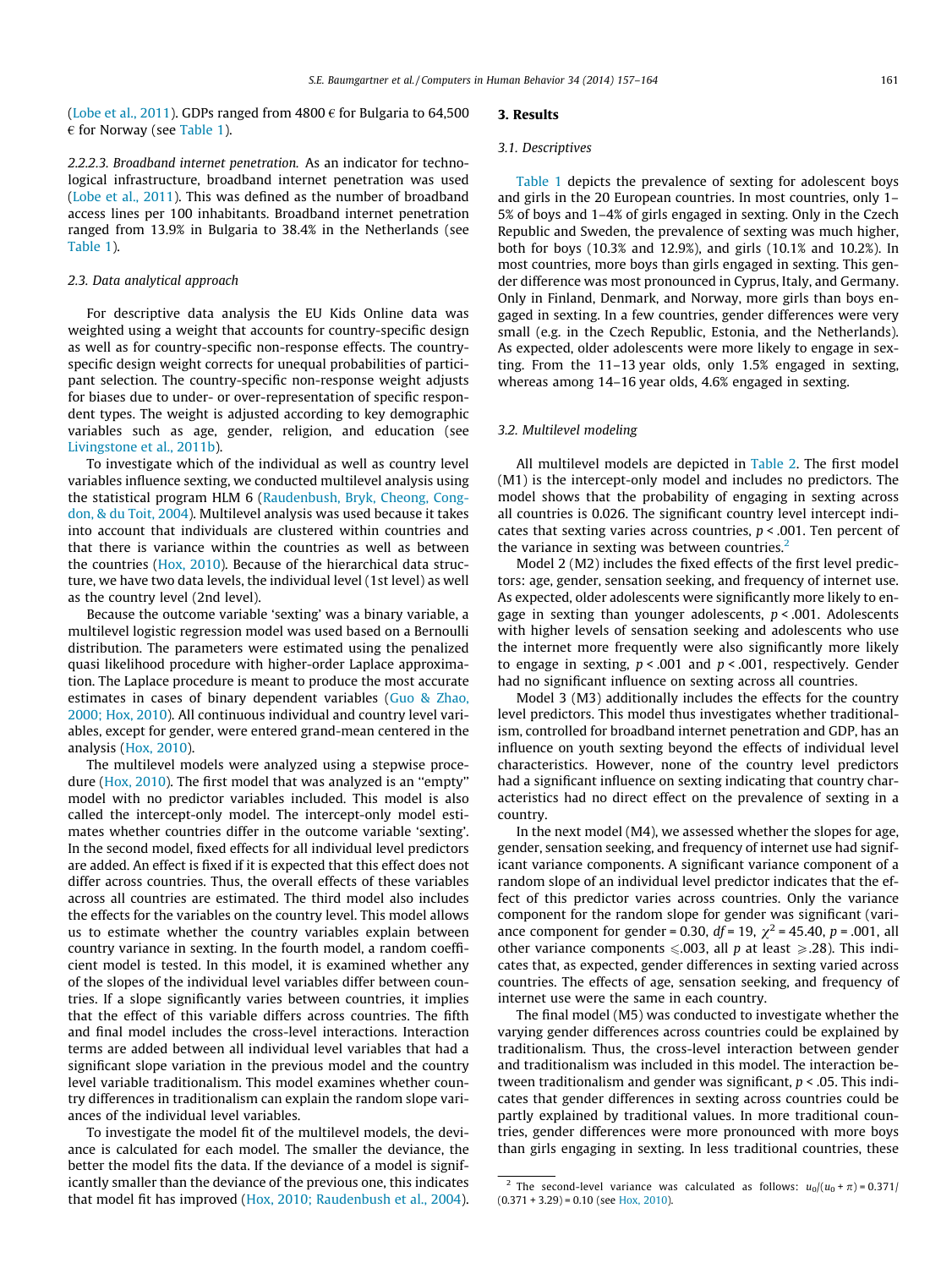#### <span id="page-5-0"></span>Table 2

Findings of the multilevel analysis.

|                                                      | M1                    |                    | M <sub>2</sub>        |                    | M <sub>3</sub>        |                    | M <sub>5</sub>        |                    |
|------------------------------------------------------|-----------------------|--------------------|-----------------------|--------------------|-----------------------|--------------------|-----------------------|--------------------|
|                                                      | Coefficient<br>(S.E.) | Odds ratio<br>(Cl) | Coefficient<br>(S.E.) | Odds ratio<br>(Cl) | Coefficient<br>(S.E.) | Odds ratio<br>(Cl) | Coefficient<br>(S.E.) | Odds ratio<br>(Cl) |
| Fixed effects                                        |                       |                    |                       |                    |                       |                    |                       |                    |
| Individual level                                     |                       |                    |                       |                    |                       |                    |                       |                    |
| Gender                                               |                       |                    | $-0.18$               | 0.83               | $-0.18$               | 0.83               | $-0.31$               | 0.74               |
|                                                      |                       |                    | (0.11)                | (0.68, 1.03)       | (0.11)                | (0.66, 1.05)       | (0.21)                | (0.49, 1.10)       |
| Age                                                  |                       |                    | 0.26                  | 1.30               | 0.26                  | 1.30               | 0.26                  | 1.30               |
|                                                      |                       |                    | (0.04)                | (1.21, 1.39)       | (0.05)                | (1.18, 1.42)       | (0.05)                | (1.18, 1.43)       |
| Sens. seeking                                        |                       |                    | 0.49                  | 1.63               | 0.49                  | 1.63               | 0.49                  | 1.63               |
|                                                      |                       |                    | (0.67)                | (1.43, 1.85)       | (0.07)                | (1.43, 1.85)       | (0.07)                | (1.41, 1.88)       |
| Internet use                                         |                       |                    | $0.01$                | 1.01               | $0.01$                | 1.01               | $0.01$ $\cdots$       | 1.01               |
|                                                      |                       |                    | (0.00)                | (1.00, 1.01)       | (0.00)                | (1.00, 1.01)       | (0.00)                | (1.00, 1.01)       |
| Country level                                        |                       |                    |                       |                    |                       |                    |                       |                    |
| Traditionalism                                       |                       |                    |                       |                    | $-0.69$               | 0.51               | $-0.06$               | 0.94               |
|                                                      |                       |                    |                       |                    | (1.11)                | (0.05, 5.75)       | (1.04)                | (0.11, 8.49)       |
| GDP                                                  |                       |                    |                       |                    | 0.00                  | 1.00               | 0.00                  | 1.00               |
|                                                      |                       |                    |                       |                    | (0.00)                | (1.00, 1.00)       | (0.00)                | (1.00, 1.00)       |
| Broadband internet                                   |                       |                    |                       |                    | $-0.01$               | 0.99               | $-0.01$               | 0.99               |
|                                                      |                       |                    |                       |                    | (0.04)                | (1.00, 1.00)       | (0.05)                | (0.90, 1.10)       |
| Cross-level interact. gender $\times$ traditionalism |                       |                    |                       |                    |                       |                    | $-1.78$               | 0.17               |
|                                                      |                       |                    |                       |                    |                       |                    | (0.76)                | (0.04, 0.75)       |
| Intercept                                            | $-3.67$               | 0.03               | $-3.98$               | 0.02               | $-3.98$               | 0.02               | $-3.97$               | 0.02               |
|                                                      | (0.17)                | (0.02, 0.04)       | (0.22)                | (0.01, 0.03)       | (0.25)                | (0.01, 0.03)       | (0.27)                | (0.01, 0.03)       |
|                                                      |                       |                    |                       |                    |                       |                    |                       |                    |
| Random effects                                       |                       |                    |                       |                    |                       |                    |                       |                    |
| Intercept country level                              | 0.37                  |                    | $0.36$ <sup>***</sup> |                    | $0.33$ ***            |                    | $0.34$ ***            |                    |
|                                                      | (0.14)                |                    | (0.13)                |                    | (0.12)                |                    | (0.13)                |                    |
| Deviance                                             | 28858.04              |                    | 27801.57              |                    | 27800.39              |                    | 27779.13              |                    |

Note: Model 4 is not included in this table. All variance components of Model 4 are mentioned in the text.

\*\*\*  $p < .001$ .

gender differences were smaller, indicating that equal amounts of girls and boys engaged in sexting.

The model fit as indicated by the deviance significantly improved in each step of the modeling process. Only model fits for Model 2 and Model 3 did not significantly differ because the inclusion of the second level predictors did not improve the model. The explained variance on the second level only changed marginally from 10% to 8%. This is due to the fact that the second level characteristics had no direct influence on engaging in sexting.

### 4. Discussion

Although sexting has received research attention in recent years, it has been mainly investigated from a national perspective, predominantly in the US, with the result that most of our knowledge about sexting is based on US studies. Because the knowledge of sexting in Europe is limited, we do not know whether findings from the US can be generalized to European countries. The aim of the present study, therefore, was to broaden our understanding of sexting by investigating the predictors of this behavior among 20 European countries. By taking a cross-national perspective, this study was able to delineate individual as well as country characteristics that influence sexting. The study has three main findings.

The first main finding is that the individual level characteristics age and sensation seeking are rather universal predictors of sexting, at least in Europe. The effects of these two characteristics were the same across all 20 countries. Older adolescents and adolescents with higher levels of sensation seeking were more likely to engage in sexting. In line with studies among US teenagers, sexting seems to increase during adolescence ([Hinduja & Patchin, 2010;](#page-7-0) [Lenhart, 2009; Mitchell et al., 2012\)](#page-7-0). This may be due to the typical developmental changes individuals undergo in this period, in particular pubertal development. Hormonal changes that characterize puberty have been consistently linked to an increase in sexual curiosity and exploration ([DeLamater & Friedrich, 2002](#page-7-0)). Sexting may be considered as a part of these developments. The current study does not allow us to determine whether sexting peaks in middle or late adolescence or whether the prevalence of sexting even further increases during adulthood. The report of the [National Cam](#page-7-0)[paign to Prevent Teen and Unplanned Pregnancy \(2009\)](#page-7-0) reported that even more young adults than adolescents engaged in sexting. In contrast, [Baumgartner et al. \(2012\)](#page-7-0) have shown that the prevalence of online sexual risk behavior, including sexting, decreases in the transition to adulthood. Further studies are needed to investigate the development of these behaviors in more detail. The strong influence of individual characteristics on adolescents' sexting behavior emphasizes the importance of personality characteristics to explain this behavior. This indicates that no matter in which European country these adolescents live, these two characteristics influenced their sexting behavior. However, this is not the case for all individual characteristics.

The second and possibly most important finding of this study is that, although country characteristics had no direct effect on adolescent sexting, traditionalism significantly predicted gender differences in sexting. Taken all countries together, gender had no effect on sexting. However, we found that gender differences varied across countries. Whereas in some countries, more males than females engaged in sexting (e.g. Cyprus, Italy, Germany), in other countries more girls than boys engaged in sexting (e.g. Denmark, Finland, Norway). In some countries equal numbers of boys and girls engaged in sexting (e.g. the Netherlands, Czech Republic). These varying gender differences could be partly explained by the prevailing values in a country. In more traditional countries, gender differences were stronger with more boys than girls engaging in this behavior. In traditional countries, girls may be more

 $p < .05$ .

 $^{**}$   $p$  < .01.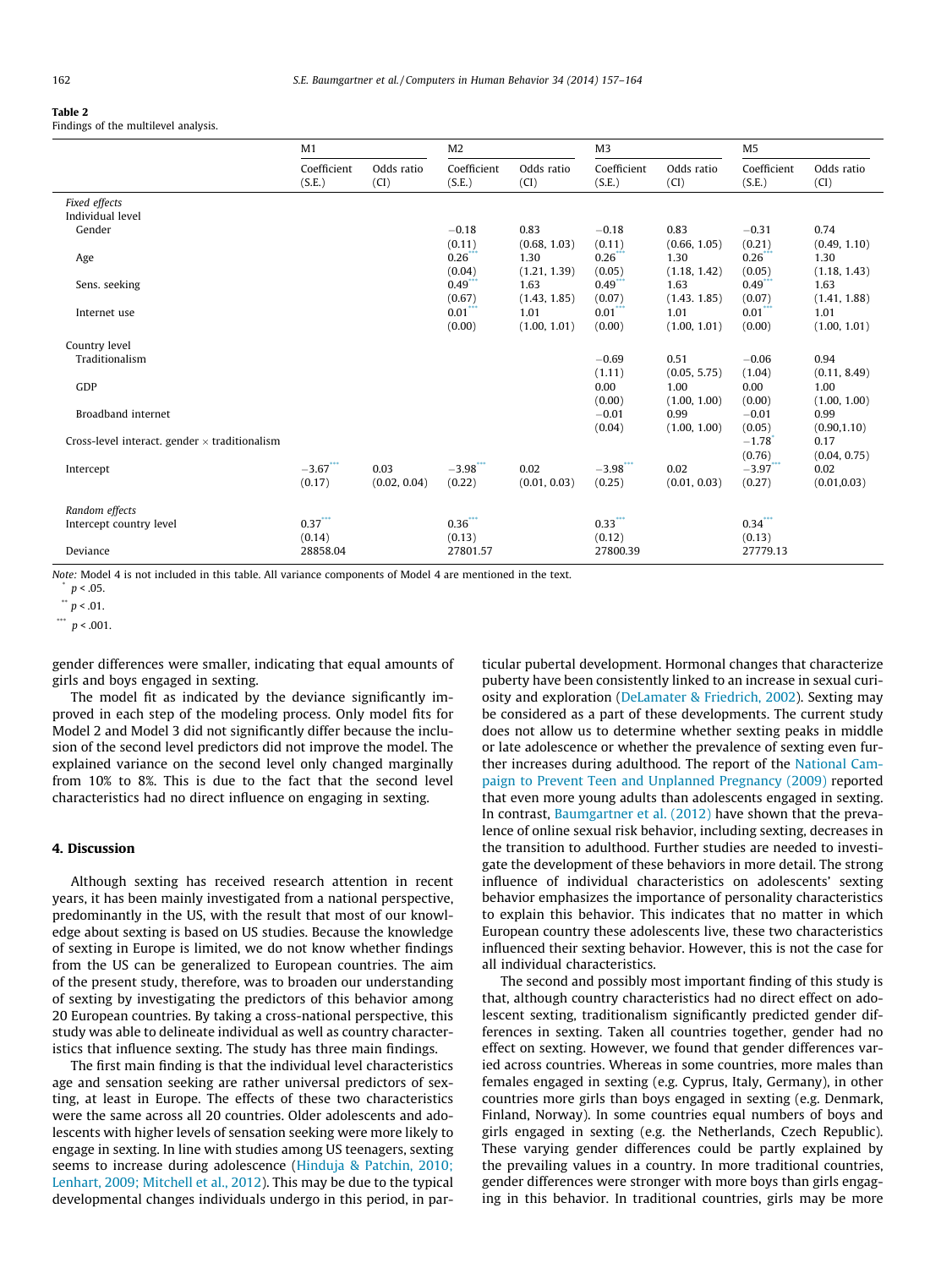<span id="page-6-0"></span>restricted in their behavior, in particular in their sexual behavior. In these countries, girls may be less able to express their sexuality. In less traditional countries, these gender differences were less apparent or even reversed.

This finding is in line with previous findings showing that gender differences in sexuality tend to be smaller in permissive societies ([Petersen & Hyde, 2010](#page-7-0)). These findings support the idea that gender differences in adolescent risk behavior cannot solely be explained by biological factors ([Perry & Pauletti, 2011; Wilsnack,](#page-7-0) [Vogeltanz, Wilsnack, & Harris, 2000\)](#page-7-0). Although biological differences among boys and girls may make a specific behavior more likely, it is also the cultural context that determines whether adolescent girls and boys engage in this behavior [\(Block, 1983](#page-7-0)).

In the current study, we focused on traditional values based on [Schwarz' classification system \(1994\)](#page-7-0). We have chosen "traditionalism'' because we expected this value to be strongly linked to sexrelated behaviors. However, a variety of other cultural values and cultural classifications may also influence sexting behavior. An alternative classification of cultural values are [Hofstede's five](#page-7-0) [cultural dimensions \(2001\)](#page-7-0). Hofstede's system classifies cultures on the dimensions masculinity–femininity, power-distance, uncertainty avoidance, individualism, and long-term orientation. It has been previously shown that these cultural values on the country level have an influence on individual behavior. For example, [Nistor,](#page-7-0) Göğüş[, and Lerche \(2013\)](#page-7-0) linked cultural values based on Hofstede's value system to technology use. Future research may further investigate the link between these cultural values and adolescents' sexting behavior.

Our finding that the influence of gender varied across countries, whereas the influence of sensation seeking did not, is not surprising. Gender and gender-appropriate behavior is highly culturally determined. The effect of sensation seeking as a psychological variable is less culturally influenced and may, therefore, be similar across countries. These findings are in contrast to Arnett (1992) who argued that the extent to which sensation seeking is related to risk behavior depends on the restrictiveness of the socialization environment. Although we found no evidence for this claim in our study, the effect of sensation seeking on sexting may still vary in societies that differ more strongly in their values than the European countries in this study. Moreover, Arnett (1992) explicitly argues that the socialization environment also includes parents, peers, schools, and neighborhoods. These less distal factors may still determine the strength of sensation seeking. For example, restrictive parenting may limit an adolescent's manifestation of sensation seeking, independent of the restrictiveness of the country as a whole.

The final finding of this study is that, in contrast to the strong effects of the individual characteristics, country characteristics had no direct influence on adolescent sexting above the effects of individual characteristics. Contextual factors on the country level may thus be less important in explaining individual behavior than personality characteristics. This is not surprising because the country characteristics we studied are more distal factors than individual characteristics. Moreover, the European countries in this study were homogenous in many aspects, including the prevalence of sexting. Only Sweden and the Czech Republic strongly deviated in their sexting rates from the other countries. This indicates that there may still be specific characteristics on the country level that explain the high prevalence rates in Sweden and the Czech Republic in comparison to the other countries. Future studies should, therefore, include other characteristics on the country level that may be able to account for these country differences. For example, factors that are more strongly related to online safety, such as safety programs at schools or country specific internet policies. Moreover, other cultural values may be taken into account.

#### 4.1. Limitations

Several limitations should be considered when interpreting the results of this study. One of the main problems when studying rare behaviors such as sexting is that the data is highly skewed. In the case of sexting only few adolescents in each country engaged in this behavior. Skewed data challenges many common statistical methods and may lead to biased coefficient estimations. We tried to evade estimation problems by using a binary outcome variable. Logistic regressions are relatively robust to skewed data. Moreover, we estimated coefficients using Laplace numerical integration which has been shown to be the most robust estimation method ([Guo & Zhao, 2000; Hox, 2010\)](#page-7-0). Typically, the bias in logistic regressions with skewed data concerns underestimations of the effects [\(King & Zeng, 2001\)](#page-7-0). The reported results are, therefore, more likely to be too conservative than too lenient. Nevertheless, some caution is required by interpreting and generalizing the findings.

Because sexting covers a sensitive topic, self-reports of this behavior may be biased due to social desirability in the answers. To minimize social desirability, participants filled in the questionnaire in a separate room at home without supervision of the interviewer or parents. Despite these precautions, a social desirability bias in the behavior studied in the present study cannot be precluded. Moreover, in particular younger participants may have difficulties to correctly estimate their behavior. However, the prevalence ratings of sexting in the present study are comparable to those found in other samples (e.g. [Baumgartner et al., 2010;](#page-7-0) [Lenhart, 2009\)](#page-7-0).

Another limitation is that the study was limited to 20 European countries. Instead of the 25 countries that have been investigated within the EU Kids Online project, only those 20 countries were analyzed for which traditionalism values were available (see ESSS-5). Therefore, the interpretation of the findings should be limited to those specific 20 countries. More studies are needed to investigate whether findings are further generalizable.

Finally, the range in the traditionalism values in this study was rather limited (ranging from 2.83 to 3.98 on a scale from 1 to 6), suggesting that the countries did not differ much in traditionalism. This may be due to the specific measurement used in this study ([Schwartz et al., 2001](#page-7-0)) that measures traditionalism in a rather specific way. Because of the similarities between countries in this study, the explanatory power of traditionalism may be limited. It may be that the effects found in this study are more pronounced when comparing more diverse countries such as western and non-western countries.

### 5. Conclusion

In sum, the present study shows that when investigating sexting, and possibly online risk behavior in general, the broader cultural context cannot be ignored. Although we found no direct influence of country characteristics on adolescent sexting behavior, country context still mattered. Despite the relative similarity of the 20 countries that were investigated in this study, gender differences varied in these countries and this variation was partly explained by traditional values.

#### References

- [Alwin, D. F., & Felson, J. L. \(2010\). Religion and child rearing. In C. G. Ellison & R. A.](http://refhub.elsevier.com/S0747-5632(14)00053-3/h0005) Hummer (Eds.), [Religion, families, and health: Population-based research in the](http://refhub.elsevier.com/S0747-5632(14)00053-3/h0005) United States [\(pp. 40–60\). New Brunswick, NJ: Rutgers University Press.](http://refhub.elsevier.com/S0747-5632(14)00053-3/h0005)
- Arnett, J. J. (1992). Reckless behavior in adolescence: A developmental perspective. Developmental Review, 12, 339–373. [http://dx.doi.org/10.1016/0273-2297\(92\)](http://dx.doi.org/10.1016/0273-2297(92)90013-R) [90013-R](http://dx.doi.org/10.1016/0273-2297(92)90013-R).
- Arnett, J. J., & Balle-Jensen, L. (1993). Cultural bases of risk behavior: Danish adolescents. Child Development, 64, 1842–1855. [http://dx.doi.org/10.2307/](http://dx.doi.org/10.2307/1131473) [1131473](http://dx.doi.org/10.2307/1131473).